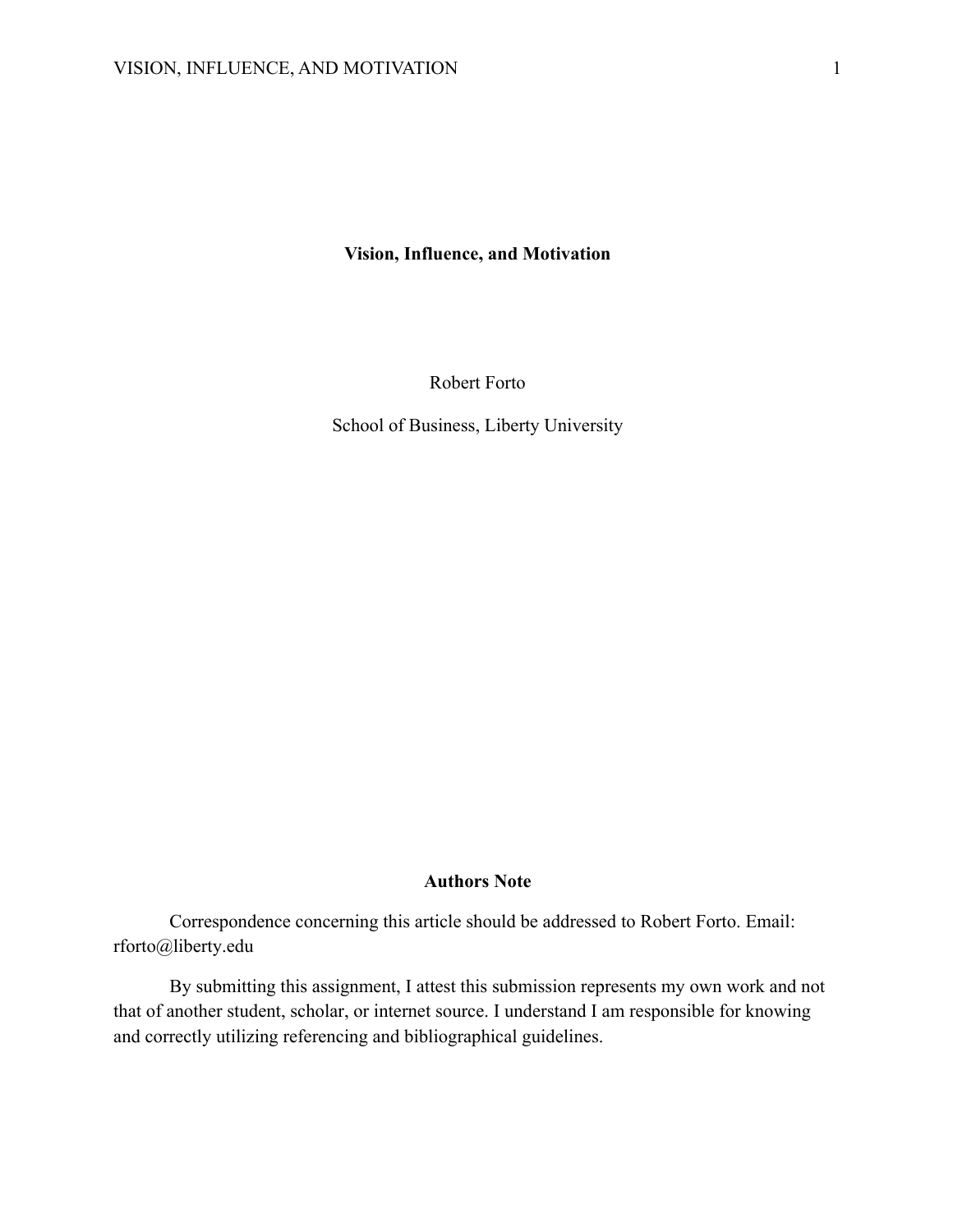# **Haque, M. D., Liu, L., & Titi Amayah, A. (2020). The Relationship Between Vision and Organizational Readiness for Change: The Mediating Effects of Empowerment and Trust in the Leader.** *Journal of Organizational Psychology***,** *20***(2).**

Haque et al. (2020) investigated the relationship between vision and readiness for organizational change directly through the mediating effects of empowerment and trust. This author has used this article on several occasions in his coursework, and it keeps coming up in relevant keyword searches for his research. For this study, data were collected from 409 managerial and non-managerial personnel from four business organizations (Haque et al., 2020). Using structural equation modeling, the study tested the direct and mediating effects of the visual relationship within the firms. The analysis provided strong support for the immediate effects of vision on organizational change, and the results of vision on the readiness for change were mediated by trust and empowerment.

Haque et al. (2020) maintain that the importance of vision-creating readiness is necessary and that a vision should be persuasive and meaningful, demonstrating change appropriateness and effective execution. The practical implications for this author's research are that this article can provide compelling insight on how vision can improve employee readiness for change by empowering and motivating them and further developing trust in the leader. This author's research interest is in family business research and the development of a project for a business that focuses on the clarity, challenge, stability, and desirability of creating a compelling vision for an organization. This research project can show leaders how to gain employee support, trust and feel empowered (Haque et al., 2020). It is suggested that further research be conducted on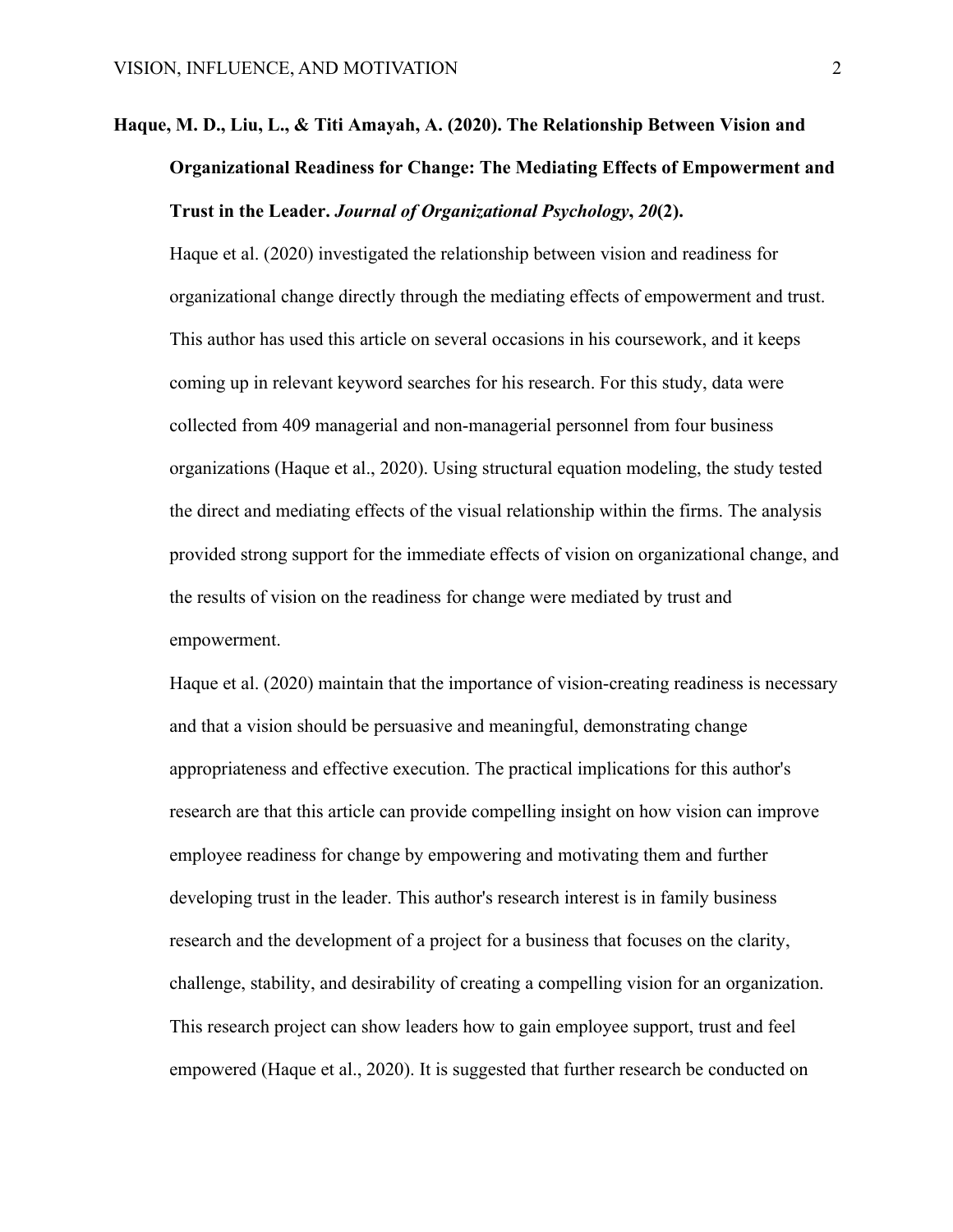how organizations implementing change should consider the findings of the present study and attempt to address the role of vision in organizational readiness for change and the mediating role of psychological constructs such as trust and empowerment (Haque et al. 2020).

# **Lumpkin, A., & Achen, R. M. (2018). Explicating the synergies of self‐determination theory, ethical leadership, servant leadership, and emotional intelligence.** *Journal of Leadership Studies***,** *12***(1), 6-20.**

Up to this point in this author's doctorate journey, little attention has been given to the importance and relevance of theoretical models related to leadership. Therefore, the professor of this course suggested including relevant theory and opposing viewpoints in subsequent bibliographies to demonstrate an understanding of theories and concepts relevant to the topic of this author's research and how they relate to the broader areas of knowledge being considered.

Lumpkin and Achen's (2018) study used self-determination theory as a foundation to examine ethical leadership, servant leadership, and emotional intelligence to ascertain any shared characteristics contributing to effective leadership. They argue that selfdetermination theory espouses the centrality of autonomy, competence, and relatedness to human motivation (Lumpkin & Achen, 2018). Furthermore, ethical leadership requires leaders to consistently make moral and reasoned decisions as they attempt to influence their followers. At the same time, servant leadership and emotional intelligence allow leaders to be self-aware, self-regulating, nurturing, and empathetic (Lumpkin & Achen, 2018).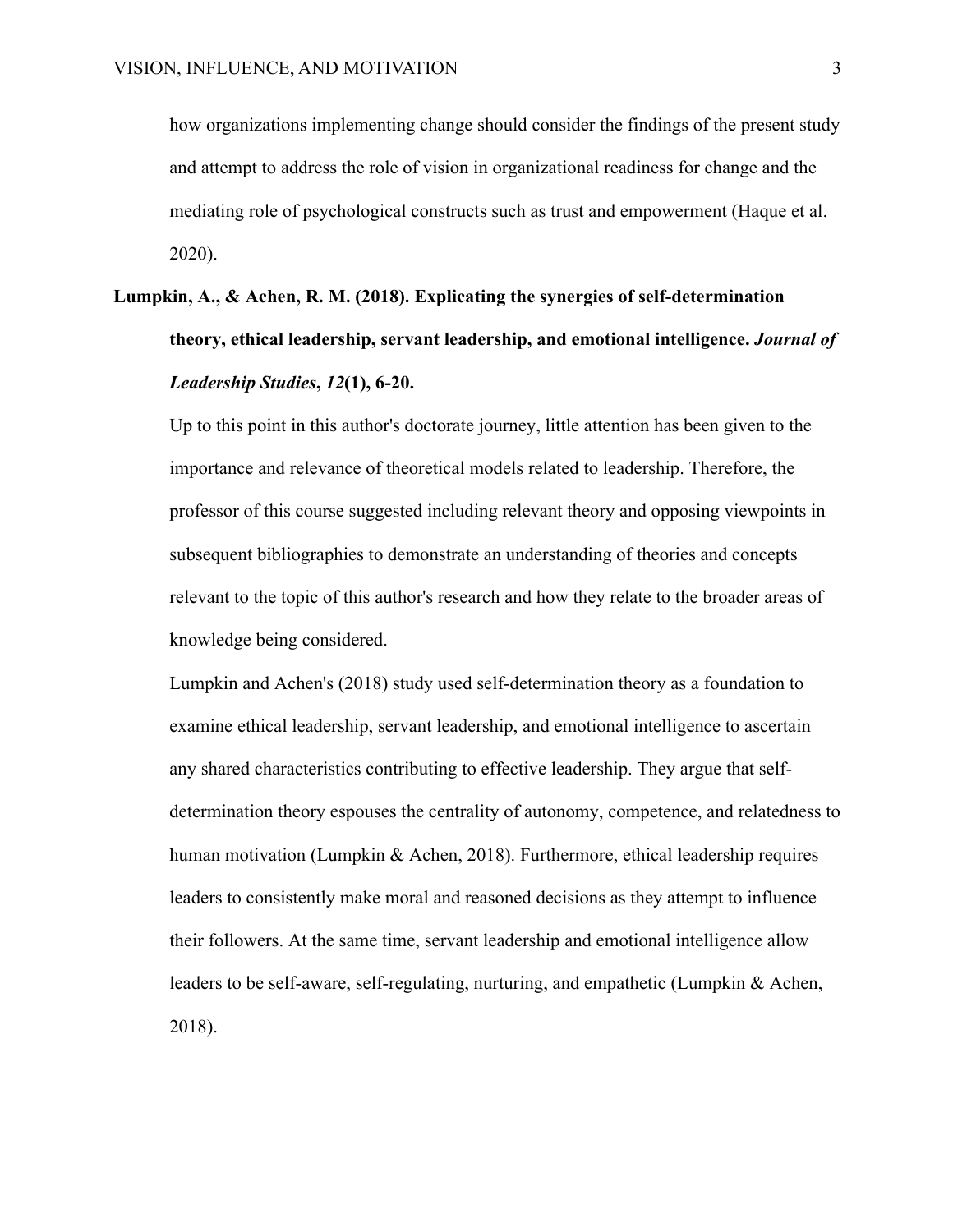Lumpkin and Achen (2018) analyzed the literature and revealed ten shared characteristics connecting the three components of self-determination theory, including awareness, empathy, fairness, integrity, moral values, motivation, trust, relationship management, respect, and self-management (Lumpkin & Achen, 2018). In addition, synergies among ethical leadership, servant leadership, and emotional intelligence to leadership in various settings emerged (Lumpkin & Achen, 2018).

One of the research topics that this author considers is how best to utilize small business coaching in a family firm. Lumpkin and Achen (2018) suggest that leaders consider professional development to cultivate emotional intelligence and effective leadership. One option may be coaching or assessment to determine any weaknesses. Then leaders could focus on personal development through coaching while enlisting employee (or other stakeholders) feedback (Lumpkin & Achen, 2018). For example, leaders who struggle with creating a mission or vision for their organization may find executive business coaching useful, especially a solutions-focused model.

# **Matthews, S. H., Kelemen, T. K., & Bolino, M. C. (2021). How follower traits and cultural values influence the effects of leadership.** *The Leadership Quarterly***,** *32***(1), 101497.** Matthews et al. (2021) propose that follower traits and cultural values are essential context variables that influence the effectiveness of leader behaviors on employee motivation. The author argues that there have been crucial pursuits in the leadership literature over the past few decades. They seek to improve the collective understanding of the role of follower traits and cultural values exist in a leadership context (Matthews et al. 2021). The article provides a comprehensive review of the existing research and, based on this analysis, and identifies crucial patterns in the literature. Finally, the article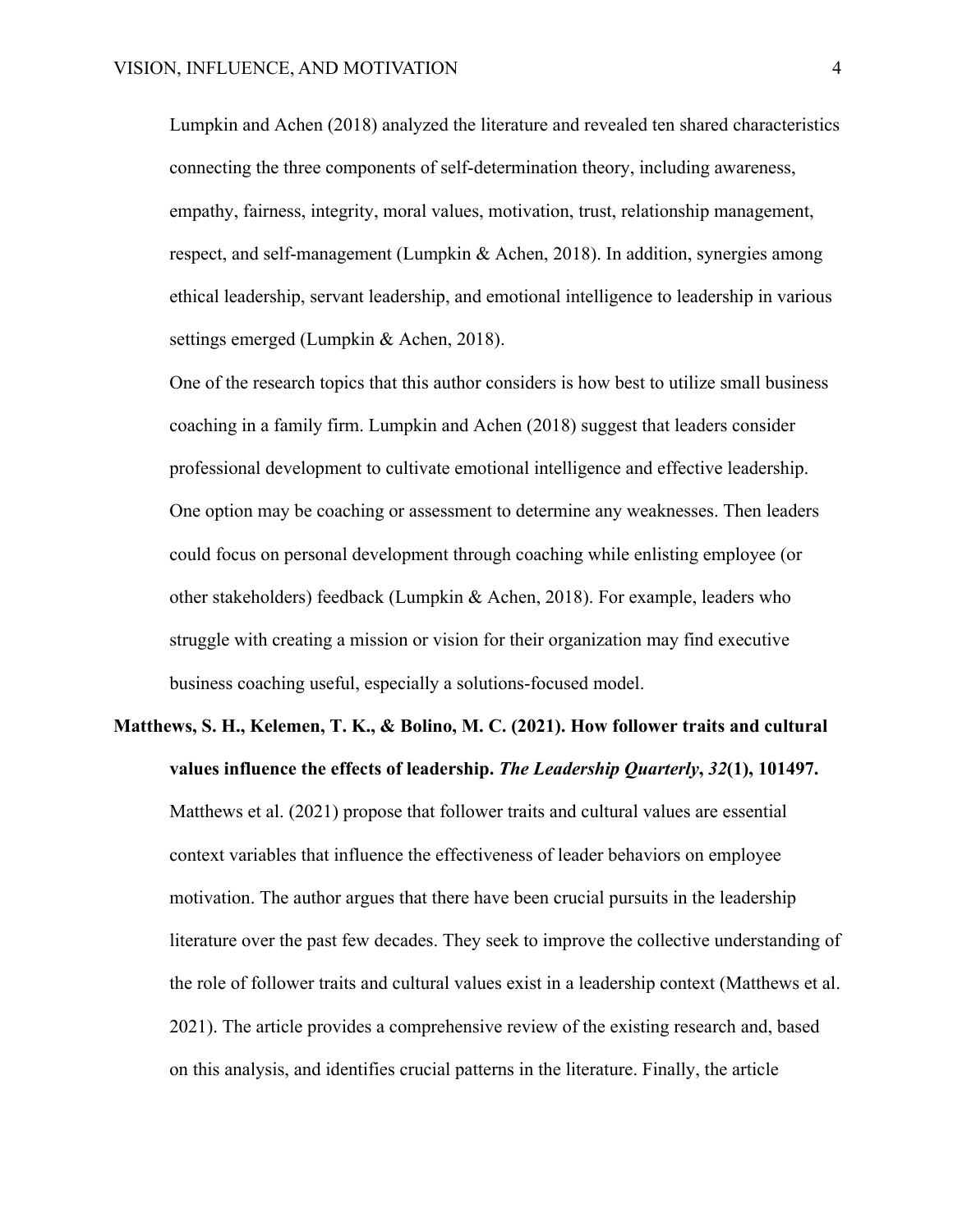highlights methodological shortcomings and solutions that should enhance the theoretical insights for future research (Matthews et al., 2021).

One way is to understand better the causal processes that explain how follower traits moderate leader behaviors by coupling experimental designs with traditional correlational survey designs (Matthews et al., 2021). Experimental techniques can provide greater clarity on how followers' traits influence the effects of leader behaviors by isolating the leader's behavior (Matthews et al., 2021). For example, in an experimental design that manipulates leader behaviors, researchers can more accurately assess the role of follower perceptions of leader behaviors because all followers are exposed to the same leader behavior (Matthews et al., 2021). This design enables researchers to examine follower perceptions as a control, predictor, or meditating variable. Experimental designs can also rule out the possibility of leaders treating followers differently (Matthews et al., 2021). This is noteworthy because it provides an example of the type of research design this author could use to develop his project.

Up to this point, this author has paid little attention to the importance of including relevant theoretical models, much less finding opposing views, in his research projects. However, Matthews et al. (2021) maintain that recently, scholars have been examining moral-oriented leadership styles with greater frequency. In addition, over the past decade, researchers have shown increasing interest in humble leadership. Still, more studies are needed to fully understand how follower traits may influence the outcomes of this type of leadership behavior (Matthews et al., 2021). In addition, although many studies in our review examined which follower traits minimized (or exacerbated) the adverse effects of active, destructive leader behaviors, researchers have yet to consider how follower traits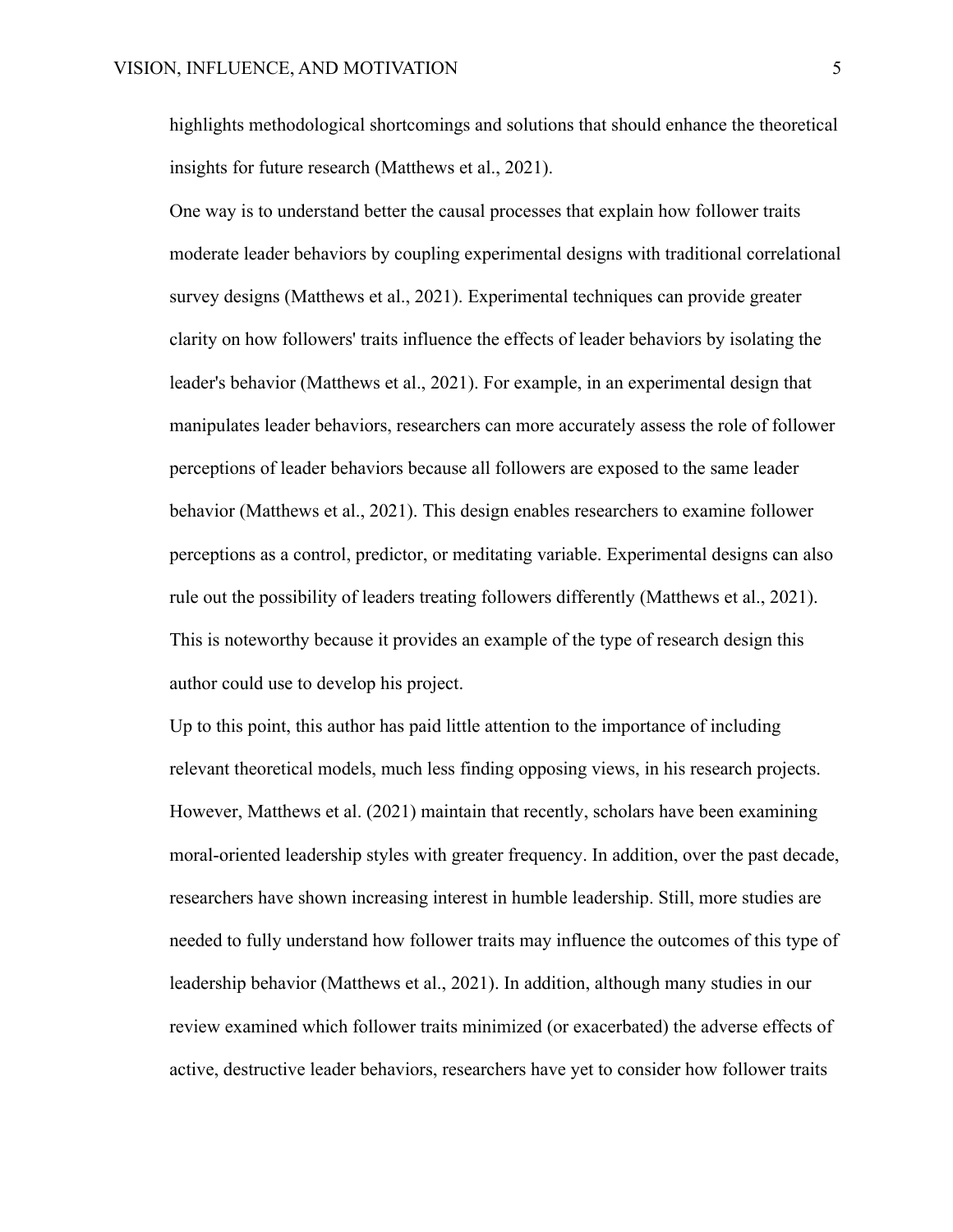might affect passive destructive leader behaviors (Matthews et al., 2021). Moreover, further research is warranted on followership behavior. In particular, adopting a followership perspective can push scholarly knowledge forward and provide additional insights into the role of follower traits and cultural values (Matthews et al., 2021).

### **Myrtle, R. C. (2018). The Challenges of Leadership.** *The health care manager***,** *37***(2), 158- 163.**

This concise article was chosen because it mentions all the topics required for this assignment; influence, vision, and motivation. Myrtle (2018) maintains that perhaps the challenges leaders face having been so profound in no other period in recent times. Today, leaders are required to create a sense of purpose, generate feelings of trust and optimism, motivate talent, and ensure the organization's success. The author supports that along with this creation of a vision, and a leader must devise means of aligning the followers' actions, establishing a context that allows stakeholders to behave consistently, and thorough knowledge acquisition (Myrtle, 2018).

The author maintains that the real job of a leader is to inspire the organization to take responsibility for creating a better future (Mytrle, 2018). People are moved by a clear vision of a hoped-for future and want a vision that reflects their aspirations and goals (Myrtle, 2018). However, the author challenges that creating a vision is not something that most leaders are good at, and they struggle with influence and motivation (Myrtle, 2018).

Regarding influence, in many organizations, the approaches used to align people with the vision, and the strategies necessary to be successful have not kept pace with these changes (Myrtle, 2018). As a result, nearly 20% of working people in America are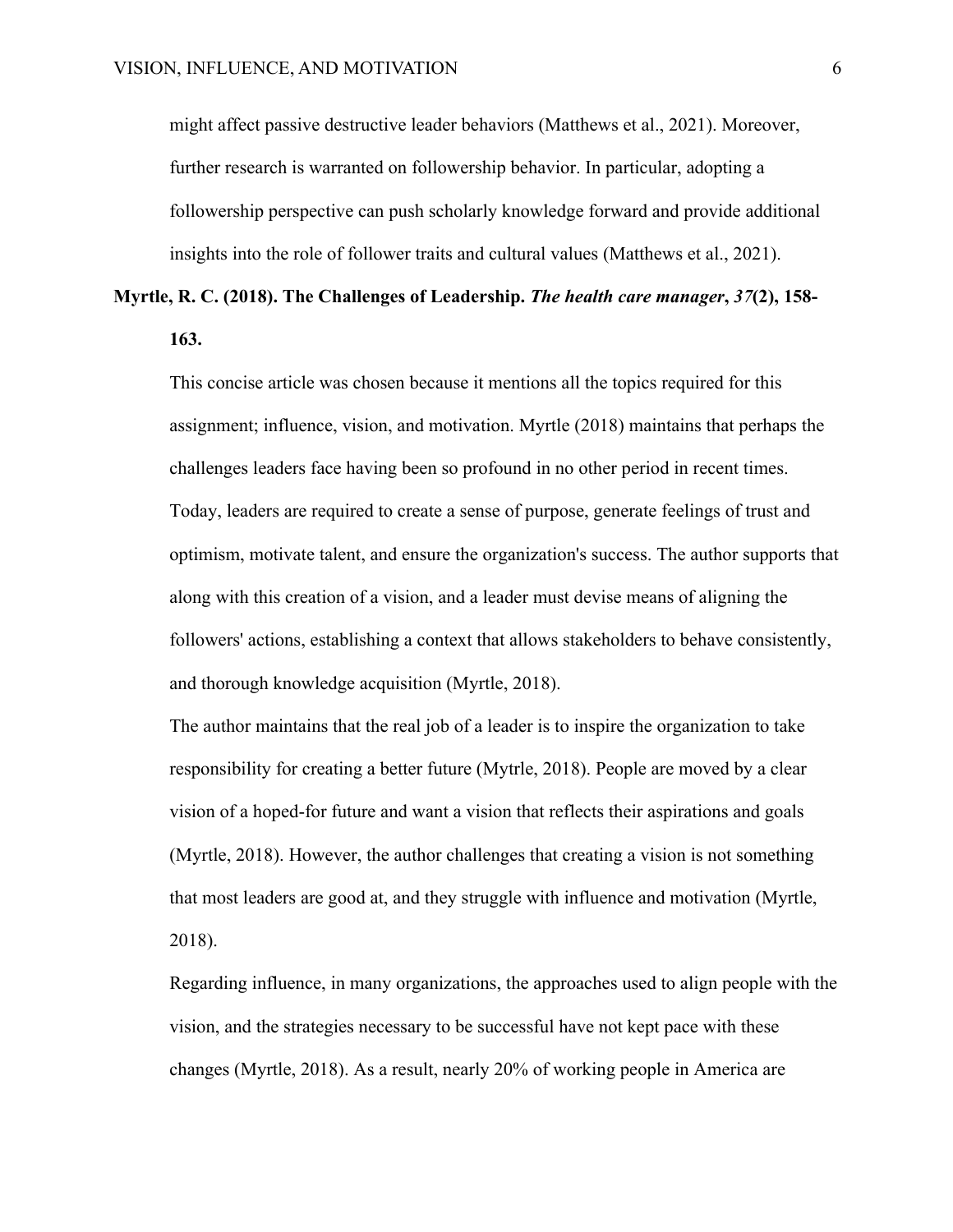actively disengaged from their organizations and their work (Myrtle, 2018). Lastly, much of what is learned from the literature about motivation states that the efforts workers give to their assigned responsibilities are shaped by two factors; the behaviors and actions of the leader and the work that they are asked to do (Myrtle, 2018). Leaders who get their people to do their best create a working environment that empowers them through opportunities to learn, grow, and develop (Myrtle, 2018).

### **Seemiller, C., & Whitney, R. (2020). Creating a taxonomy of leadership competency development.** *Journal of Leadership Education***,** *19***(1).**

Seemiller and Whitney (2020) maintain that much of the literature focus on what to teach regarding leaders, how to teach it, and who to teach it to, but what seems to be lacking is the order in which to teach various leadership concepts. Without a roadmap of sequencing, leadership educators may use their methods for ordering a leadership context and often lack theoretical backing or other unordered subcategories (Seemiller & Whitney, 2020). The study aimed to design an empirically grounded, hierarchal taxonomy that offers a roadmap for intentionally sequencing leadership development curriculum and experiences based on an increasing complexity (Seemiller & Whitney, 2020). The methodology analyzed leadership competencies and outcomes of 522 accredited academic programs in the United States. The participants included 54 seasoned leadership educators and were chosen based on reputation and membership in one or more professional organizations (Seemiller & Whitney, 2020). The results lead to creating a taxonomy dispersing 60 leadership competencies within five hierarchal tiers, with each tier representing increasing complexity (Seemiller & Whitney, 2020). The order of leadership training, in other words.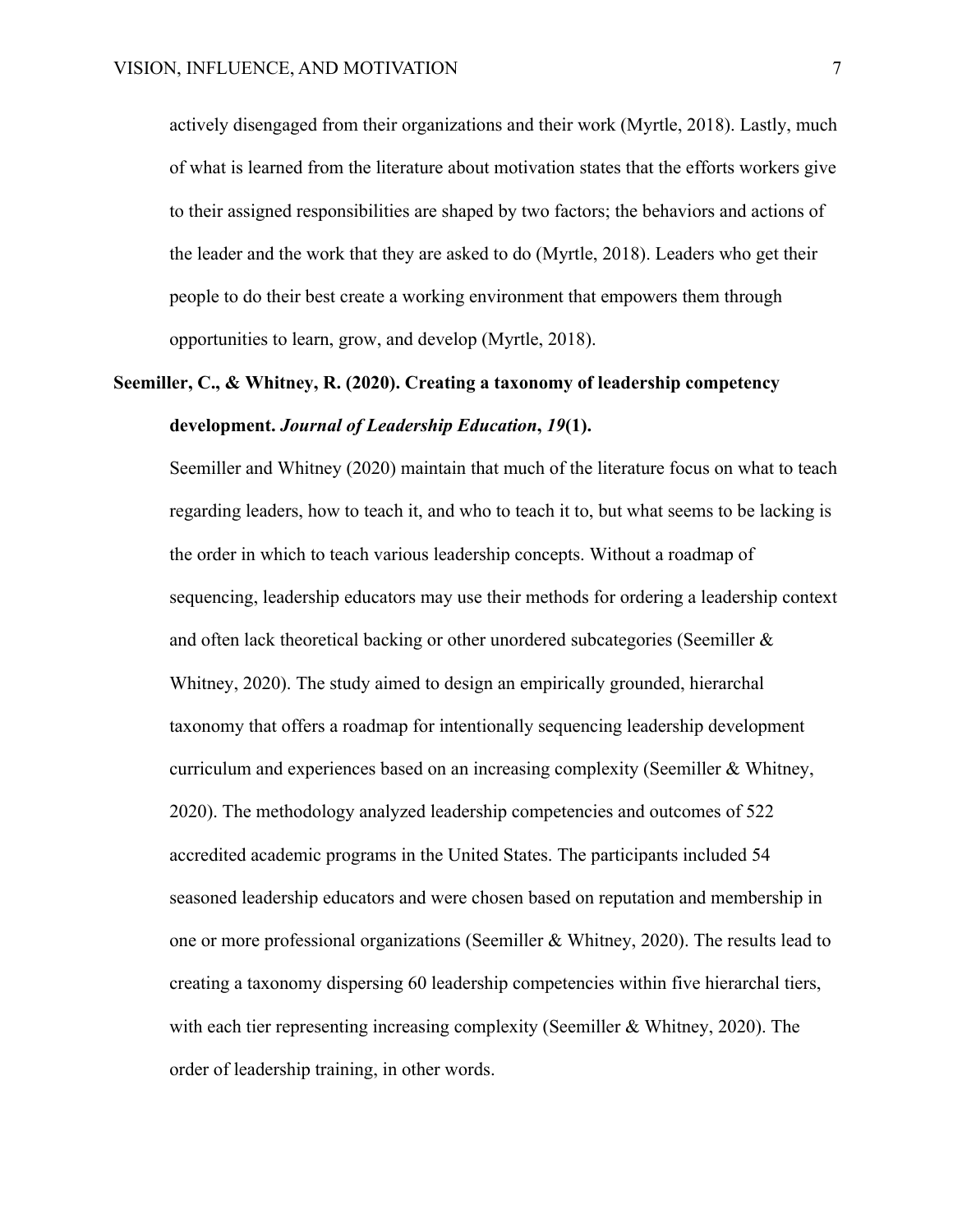The study can offer insight into the amount of time one might want to devote to developing specific leadership competencies. For example, more complex competencies like decision-making, vision, and systems thinking may require more time (Seemiller & Whitney, 2020). This article is relevant because of its roadmap, and this author can glean insight into the leadership process in developing a research design for his doctorate project.

**Thomas, M. (2018). The indispensable mark of Christian leadership: Implications from Christ's leadership development methods in Mark's gospel.** *Perichoresis***,** *16***(3), 107- 117.**

Thomas (2018) examines how leadership should be developed in a Christian context using the gospel of Mark as a guide. The article encourages Christian leaders to seek to identify with Jesus' mission and paradigm in developing future leaders by creating vision, influence, and motivation. Through an examination of the passage of Mark 3:12-19, Thomas (2018) postulates that Jesus is an example of esteemed leadership, and he passes this leadership on to his disciples through succession. Thomas (2018) argues that this succession is primarily accomplished by personally shaping his disciples in a close, mentoring relationship and by Jesus having them near him to complete the task he proposed for them.

This review article was chosen for its relevance in determining how Christian leadership plays in an organization. Christian leadership must be concerned with the mentor's personal and spiritual connection (Thomas, 2018). It is noted that Jesus modeled a life of prayer, humility, and dependence on His Father, indicating that his qualifications to develop other leaders rested on the life he lived (Thomas, 2018). As this author moves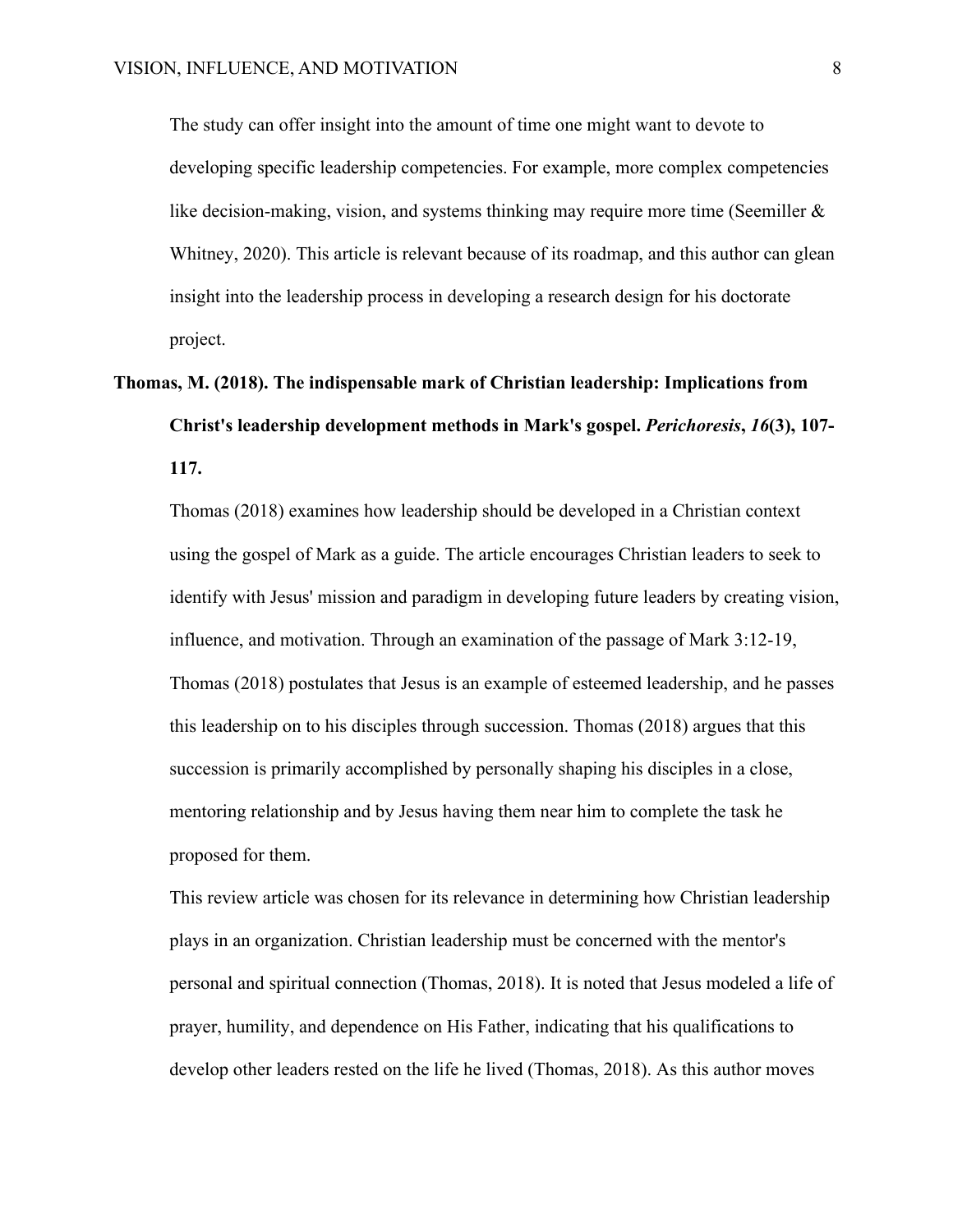toward a doctorate project, one of the requirements is to include a biblical worldview. His primary research topic is family business succession. Christian leadership must be concerned with succession, or replication, as the measurement of success. The goal of Jesus' training was that future generations would be impacted by the gospel's message. His reliance on prayer indicates his desire for the message to be heard from the twelve to future generations in the gospel of John (Thomas, 2018).

### **Thompson, G., & Glasø, L. (2018). Situational leadership theory: a test from a leaderfollower congruence approach.** *Leadership & Organization Development Journal***.**

This author spends a lot of time leading individuals in extreme environments, and situational leadership is often widely used as a model to achieve desired results and outcomes for the stakeholders. This author would argue that transformational leadership should be the preferred model in this endeavor, but often it is the necessities of situational leadership that guide the vision. Thompson and Glasø (2018) posit that situational leadership principles for dealing with newer employees use more directiveness and then gradually substitute directiveness with supportiveness as employee seniority increases. This aligns with the theory that allows for follower development as a crucial moderator in the relationship between leader behavior and efficiency (Thompson & Glasø, 2018). This moderator variable comprises follower competence and commitment toward the leader. This competence relies upon task-relevant knowledge and skills gained through education and experience. Commitment from the leader and follower allows for motivation and confidence. It requires follower interest in the task and a sense of security or self-assuredness, to which the follower trusts they can work independently and perform well (Thompson & Glasø, 2018). Hence the influence component of situational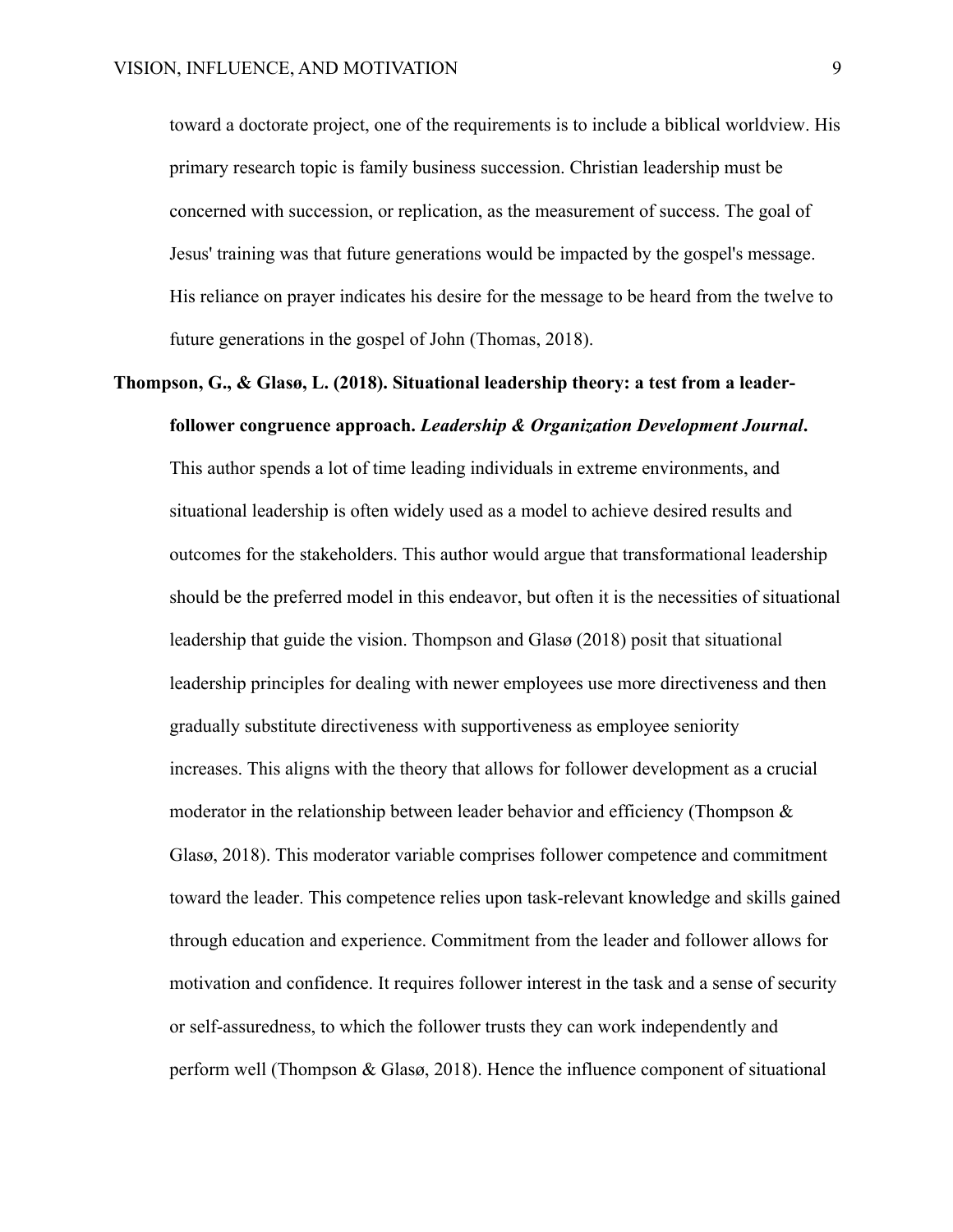leadership. Moreover, this allows the leader-follower relationship to consist of two significant dimensions supportiveness and directiveness.

For this study, data were collected from 168 supervisors and 830 employees from Norwegian non-profit organizations (Thompson & Glasø, 2018). Questionnaires were distributed, and each leader and follower completed a package of questions used to measure leader behavior (Thompson & Glasø, 2018). The results found that situational leadership predictions are more likely to hold when follower self-rating is applied (Thompson & Glasø, 2018). Interestingly, but not unexpected, due to the increasing span of control in most organizations today, we believe leaders can no longer tell their followers what, how, and when to do everything (Thompson & Glasø, 2018). Therefore, the authors argue that situational leadership could probably benefit from a revision that more accurately reflects the current leadership practices of organizations (Thompson  $\&$ Glasø, 2018). Specifically, the authors propose a taxonomy consisting of three leadership styles, ranging from coaching leadership to achievement-orientated leadership, and a framework for matching each type to specific situations. This is relevant because of the nature of this author's work in outdoor leadership and the potential of research projects examining this leadership model within the leader-follower relationship that is not in a confined space, like a corporate office environment.

# **Turner, J. R., & Baker, R. (2018). A review of leadership theories: identifying a lack of growth in the HRD leadership domain.** *European Journal of Training and Development***.**

Turner and Baker (2018) aim to identify the life cycle of leadership theory from both the human resource development and the organizational/leadership literature while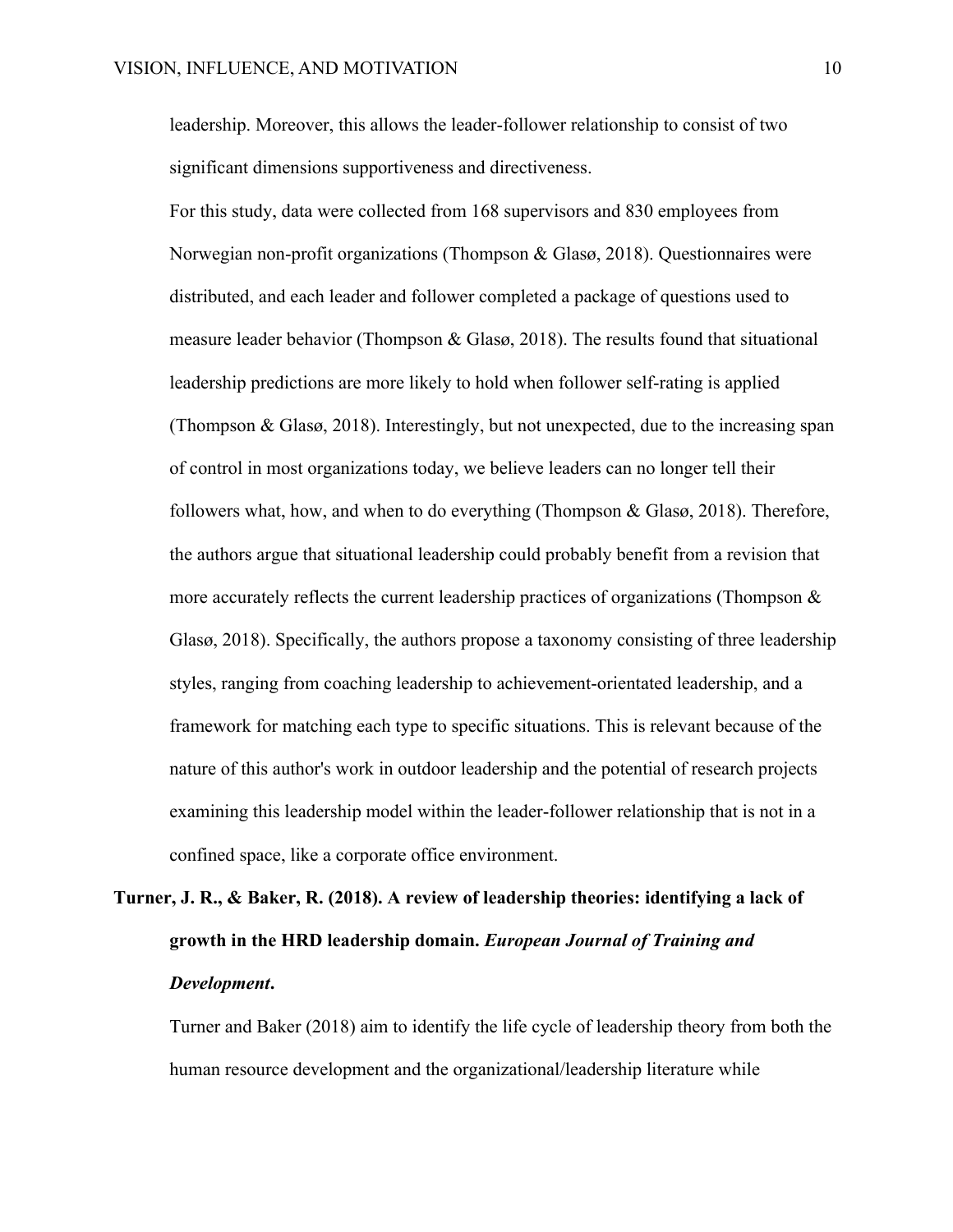contrasting the two bodies of literature. The current research identifies which theories are being represented within the human resource literature while focusing on the directions of the current leadership methodology.

Recent research has called for abandoning transformational leadership, while others focus on the team level of analysis when viewing the relationship between the leader and follower as a "collective" (Turner & Baker, 2018). Moreover, Turner and Baker (2018) suggest leadership impacts the follower and teams/groups of whole organizations. Therefore, research efforts and new or modified leadership theories must be positioned in a multi-level, or hierarchal level, a framework that allows for additional measures to expand leadership to being more of a networked construct in which leadership emerges as a network of leaders using a shared or distributed model of leadership that focuses on influence and motivation (Turner & Baker, 2018).

This study examines 74 leadership theories and identified 20 unique leadership theories using the ScienceDirect database and identified recent trends in leadership research focusing on the following new theories: contextual influences on leadership, development, ethical, leading for creativity, strategic leadership, emotions, leadership in teams and decision groups, political and public leadership, complexity leadership, virtual leadership, pragmatic leadership, destructive leadership, and leading change in organizations (Turner & Baker, 2018). Although considerable advances have been made in specific leadership domains, particular areas were lacking attention. For example, "Females as leaders, International Leadership, Leadership Systems and the impact of Technology on leadership" are underrepresented in the research (Turner and Baker, 2018, p. 489). This is relevant because this author is interested in female leadership in the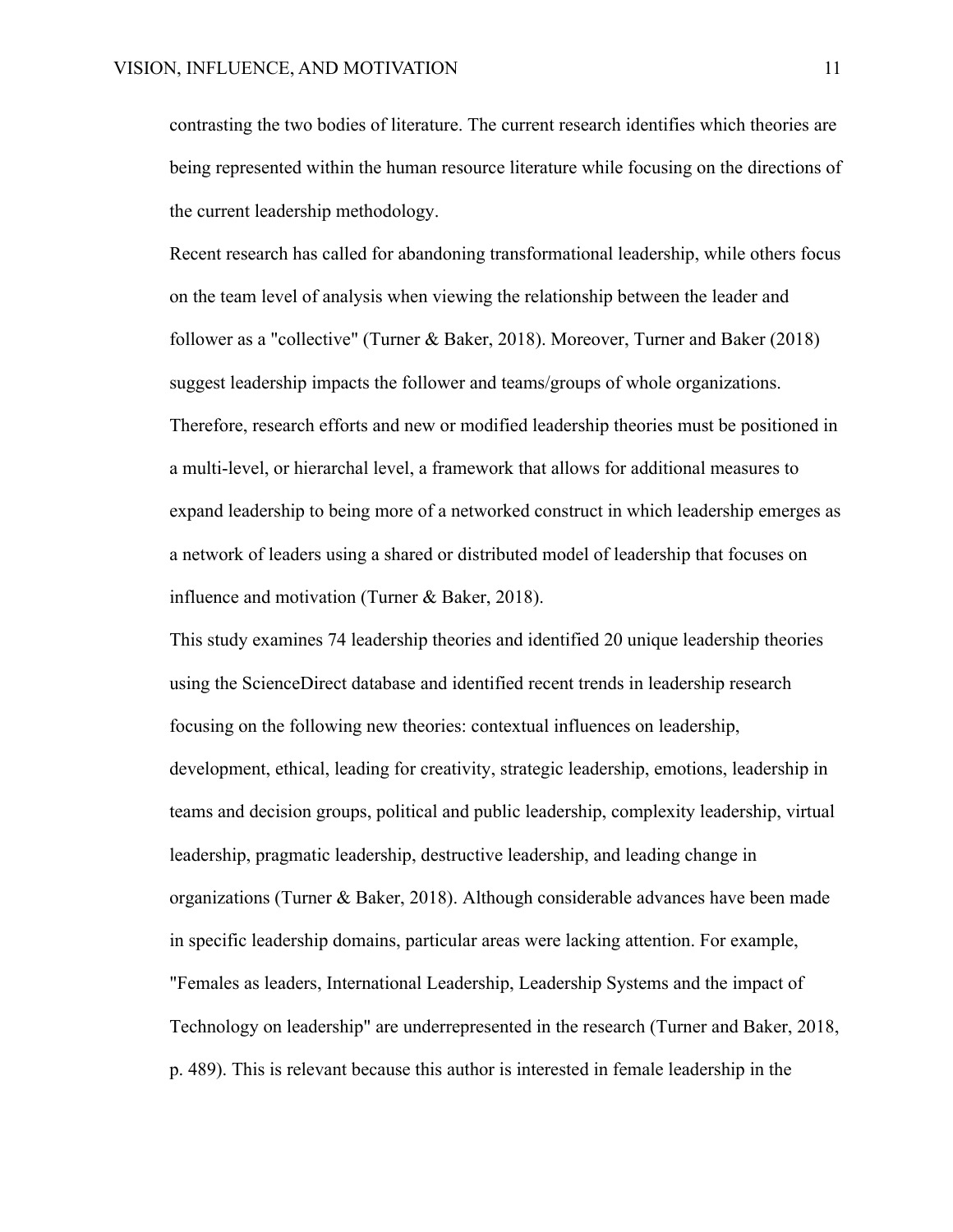family business related to succession. Further, considering today's fluid and dynamic business environment, the importance of leadership has become increasingly apparent (Turner & Baker, 2018). Their recommendations have encouraged researchers to "engage in some risk-taking and spend less time on the low-hanging fruit of convenient research and more time on research that matters" (Turner & Baker, 2018, p. 489). The field of human resource development could become an emerging leader in leadership research by expanding its leadership and supporting theories within human resource development (Turner & Baker, 2018).